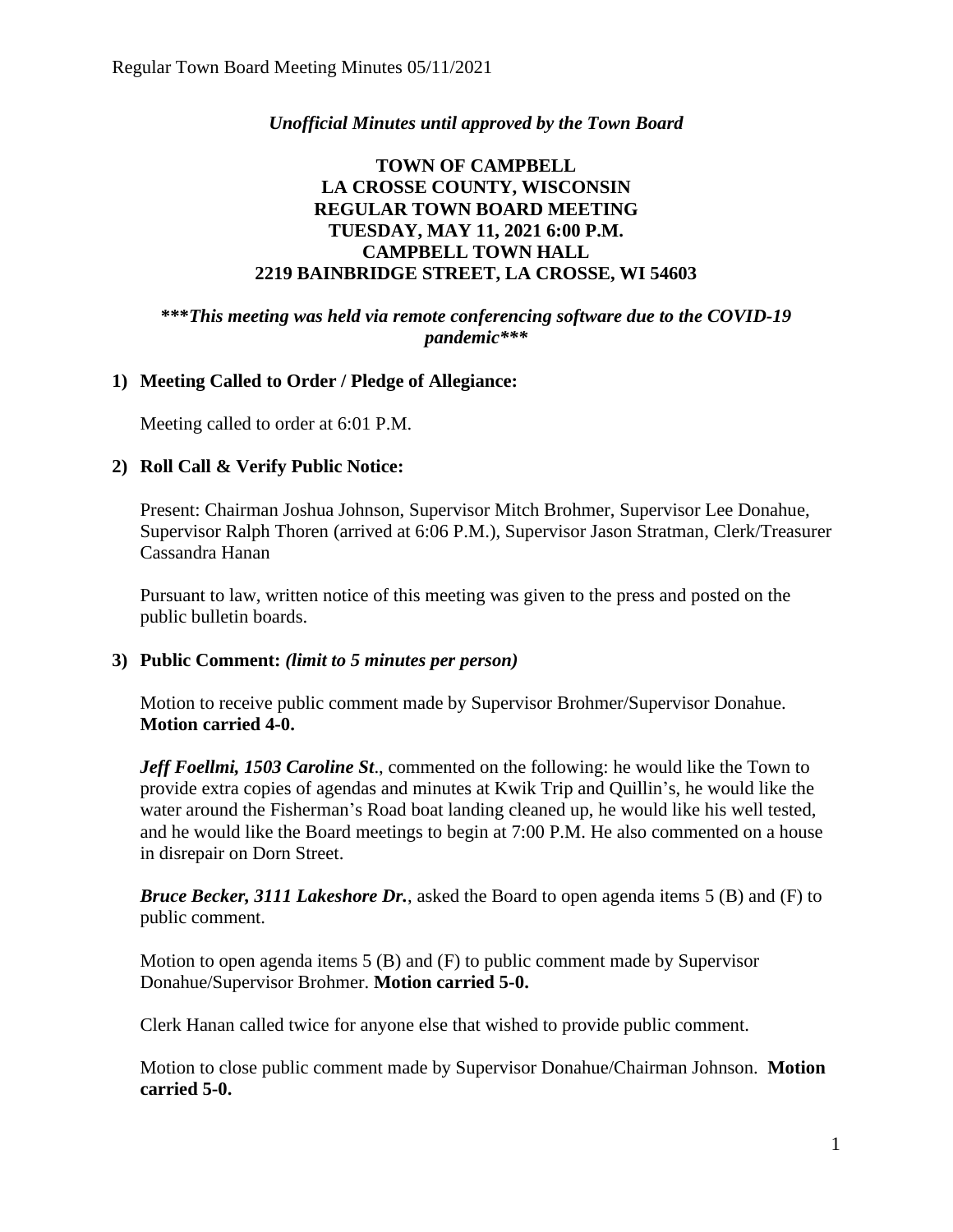- **4) Consent Agenda: (All items listed are considered routine and will be enacted with one motion. There will be no separate discussion of these items unless a Board member so requests, in which case the item will be removed from the Consent Agenda and be considered on the Regular Agenda).**
	- **A) Approval of Minutes:** Regular Board Meeting 04/13/2021, Special Town Board Meeting 05/04/2021
	- **B) Plan Commission Meeting Recommendations:** None
	- **C) Payment of Bills:**

Motion to approve the Consent Agenda made by Supervisor Brohmer/Supervisor Donahue. **Motion carried 5-0.** 

#### **5) Business:**

**A)** Review of the Town's COVID-19 policy for employees. (Held Over) (Donahue)

Supervisor Donahue explained the current policy for employees regarding face coverings. Due to the number of COVID-19 cases in La Crosse County increasing, she recommended that the Town continue under the current policy and continue to follow the County guidelines regarding quarantine.

*No action taken*

**B)** General updates on DNR water advisory. (Donahue)

Supervisor Donahue provided updates on the current DNR water advisory. Updates included: the WOOD Group concluding their sampling of 200 private wells in the Town, the Town Board moving forward with engaging one or more consulting firms to explore long-term solutions, the testing of the public water systems in the Town by the DNR, including Town Hall, the Library, Community Center, bars, restaurants, etc. She also announced upcoming meetings with La Crosse County and the DNR as well as state legislators.

Motion to open agenda item 5 (B) for public comment made by Supervisor Donahue/Chairman Johnson. **Motion carried 5-0.**

*Bruce Becker, 3111 Lakeshore Dr.,* asked what repairs need to be made to the Town's wells. Supervisor Donahue replied that the repairs were minor. He also asked if the Town has heard anything about funding on the federal level. Supervisor Donahue stated that she is working with Congressman Kind's office to explore options for federal funding and legislation. Mr. Becker also stated that he would like mailings to Town residents with updated PFAS legislation.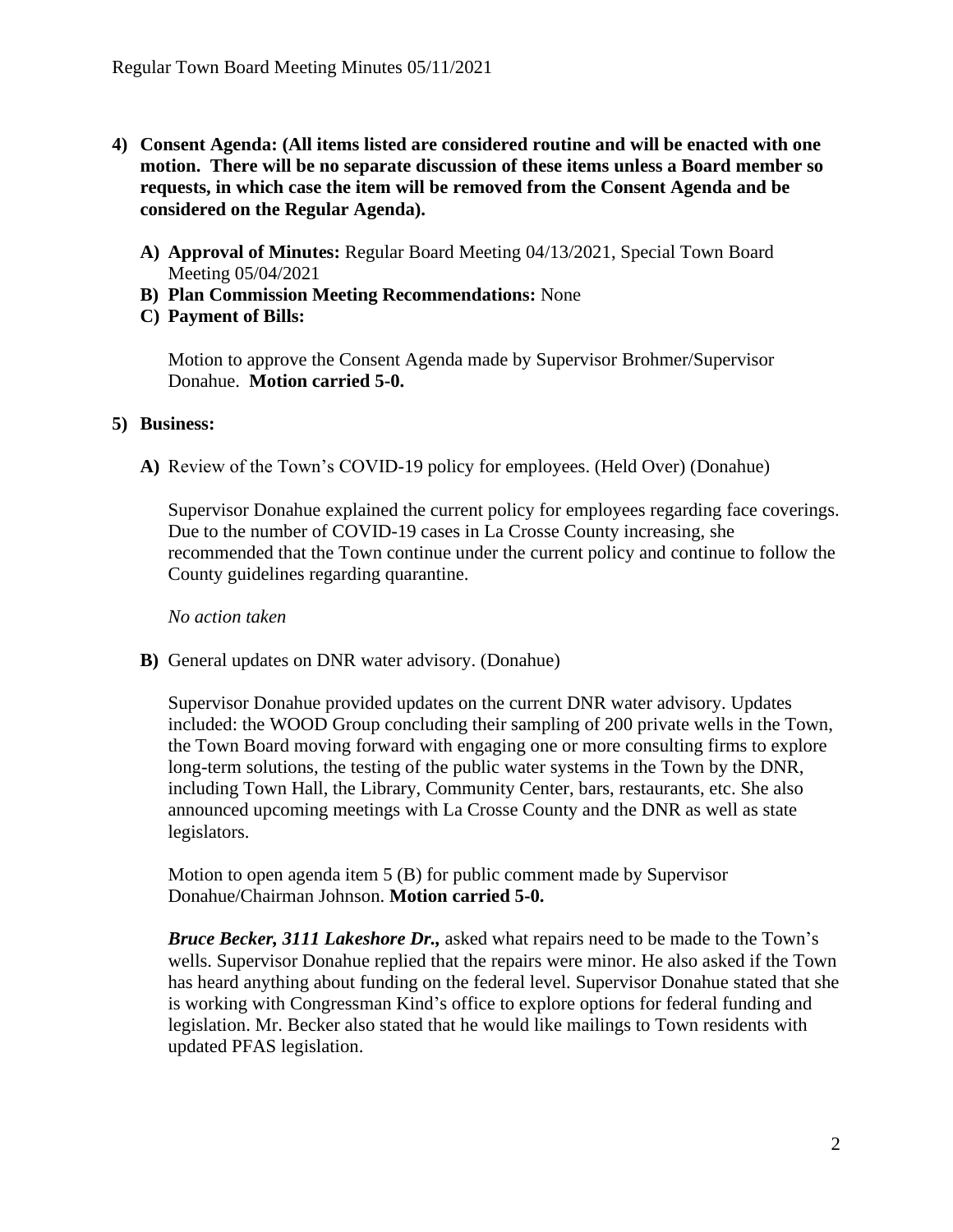Supervisor Donahue replied that mailings are very costly but the Town could have additional written materials available at the Library and Town Hall in addition to all of the information that is currently posted on the Town website. She also discussed the Clear Act that was recently reintroduced by Governor Evers.

Motion to close public comment made by Supervisor Donahue/Supervisor Stratman. **Motion carried 5-0.**

*Not an action item*

**C)** Approval of Operator's License for Savanna K. Jensen, Dugout 47, to expire June 30, 2021. (Clerk)

Motion to approve the Operator's License for Savanna K. Jensen made by Supervisor Donahue/Supervisor Thoren. **Motion carried 5-0.**

**D)** Appointment of Planning & Zoning Commission members for terms to expire April 30, 2024. (Chair)

Chairman Johnson appointed Jason Stratman and Joe Weitekamp to new terms on the Planning & Zoning Commission to expire April 30, 2024.

**E)** Appointment of Board of Adjustment members for terms to expire April 30, 2023 and April 30, 2024 (Chair)

Motion to appoint Tim Dahl and Mike Solberg for terms to expire April 30, 2023 and April 30, 2024, respectively, made by Supervisor Donahue/Chairman Johnson. **Motion carried 5-0.**

**F)** Discussion on the continuation of holding Town Board meetings virtually. (Chair)

Chairman Johnson stated that he would like to see the Town Board meetings go back to in-person meetings due to the availability of the COVID-19 vaccine. Supervisor Stratman replied that he would be in favor if the Board could comply with the County's current recommendations regarding capacity limits. Supervisor Donahue would like to do more research to determine if the Board could hold the meetings both in-person and virtually.

Motion to open agenda item 5 (F) to public comment made by Supervisor Thoren/Supervisor Brohmer. **Motion carried 5-0.**

*Bruce Becker, 3111 Lakeshore Dr.,* stated that he would like the meetings opened back up to the public and he would like the option of addressing the Board face to face.